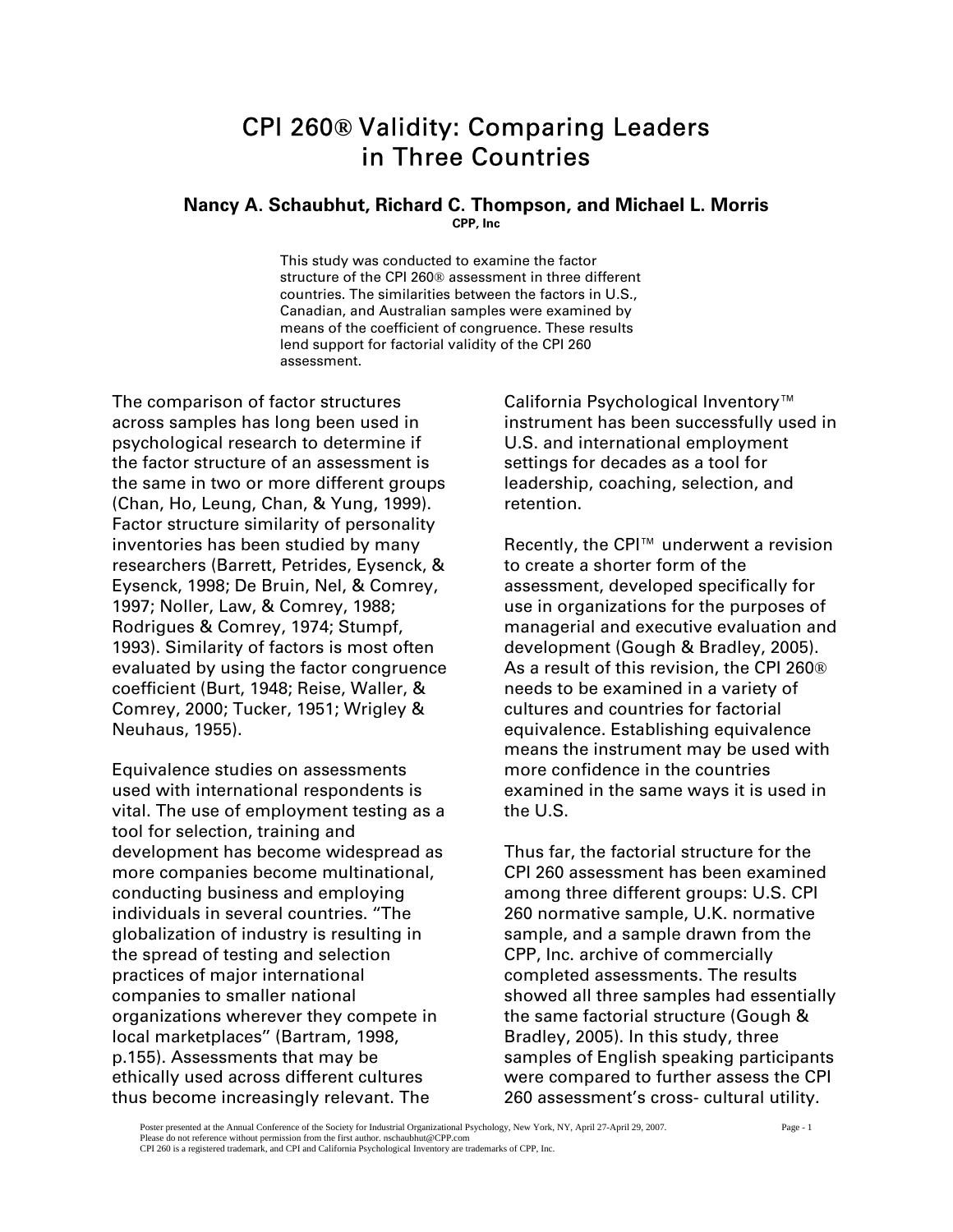According to Paunonen and Ashton (1998), invariance in psychometric properties, such as factor structure, across two cultures is evidence that a measure has utility in both. Given that the samples utilized in the current study are all from English-speaking Westernized countries with similar cultures, the factor structures were expected to be very similar.

# METHOD

Participants. This study used three samples totaling nine hundred eighteen leaders employed as full-time managers and executives, who completed the CPI 260 assessment between April, 2002 and August, 2006. This archival data consisted of participants who took the assessment via CPP, Inc.'s online assessment delivery system. Any respondents who were identified by CPI 260 indices as possibly responding in a fake bad, fake good or random fashion were removed from the pool of respondents. The samples of leaders work in three different countries  $-$  the United States ( $N = 322$ ; 72% managers, 28% executives), Canada ( $N = 239$ ; 66% managers, 34% executives), and Australia ( $N = 357$ ; 72% managers, 28% executives).

The U.S. sample completed the CPI 260 assessment primarily for training purposes (68%) and personal growth (21%), and consists of 39% women. The average age is 42.4 years  $(SD = 9.1)$ , and average number of years employed in current occupation is  $15.5$  ( $SD = 8.8$ ). Almost all, 99%, are satisfied with their current job. Respondents are employed in a variety of fields, including business and financial operations (49%); education, training, and library occupations (7%); and computer and mathematical occupations (6%). For most, the highest level of education

completed is a Bachelor's degree (37%) or Master's degree (31%).

The respondents in the Canadian sample have an average age of 40.6 years  $(SD =$ 13.90, and average of 15.3 years  $(SD =$ 8.3) employed in their current occupation. Their fields of employment include business and financial operations (46%); architecture and engineering (11%); and production occupations (8%). The majority (97%) of this sample is satisfied with their current job. Most have completed either a Bachelor's degree (46%) or Master's degree (26%). Twenty-eight percent of the Canadian sample is female, and seventy-three percent of the sample completed the CPI 260 assessment for training purposes.

The Australian sample is comprised of twenty-four percent women. Many of the respondents are employed in business and financial operations (42%); computer and mathematical occupations (9%); and healthcare support occupations (8%). Most are satisfied with their current job (96%), and completed the CPI 260 assessment for either training (70%) or personal growth (18%). The average number of years working in their current occupation is 11.1 ( $SD = 8.6$ ), and average age is 39.7 ( $SD = 8.7$ ). The highest level of education completed for most respondents is a Bachelor's degree (45%) or Master's degree (24%).

Measures. The CPI 260 assessment is a measure of normal personality that is often used by organizations in coaching, leadership development, retention, and as a component of selection programs. It is comprised of three sets of scales. First, twenty folk scales that are grouped into the following four broad categories that measure interpersonal aspects: selfmanagement, motivations and thinking style, and personal characteristics. The CPI 260 assessment also contains three

Poster presented at the Annual Conference of the Society for Industrial Organizational Psychology, New York, NY, April 27-April 29, 2007. Page - 2 Please do not reference without permission from the first author. nschaubhut@CPP.com CPI 260 is a registered trademark, and CPI and California Psychological Inventory are trademarks of CPP, Inc.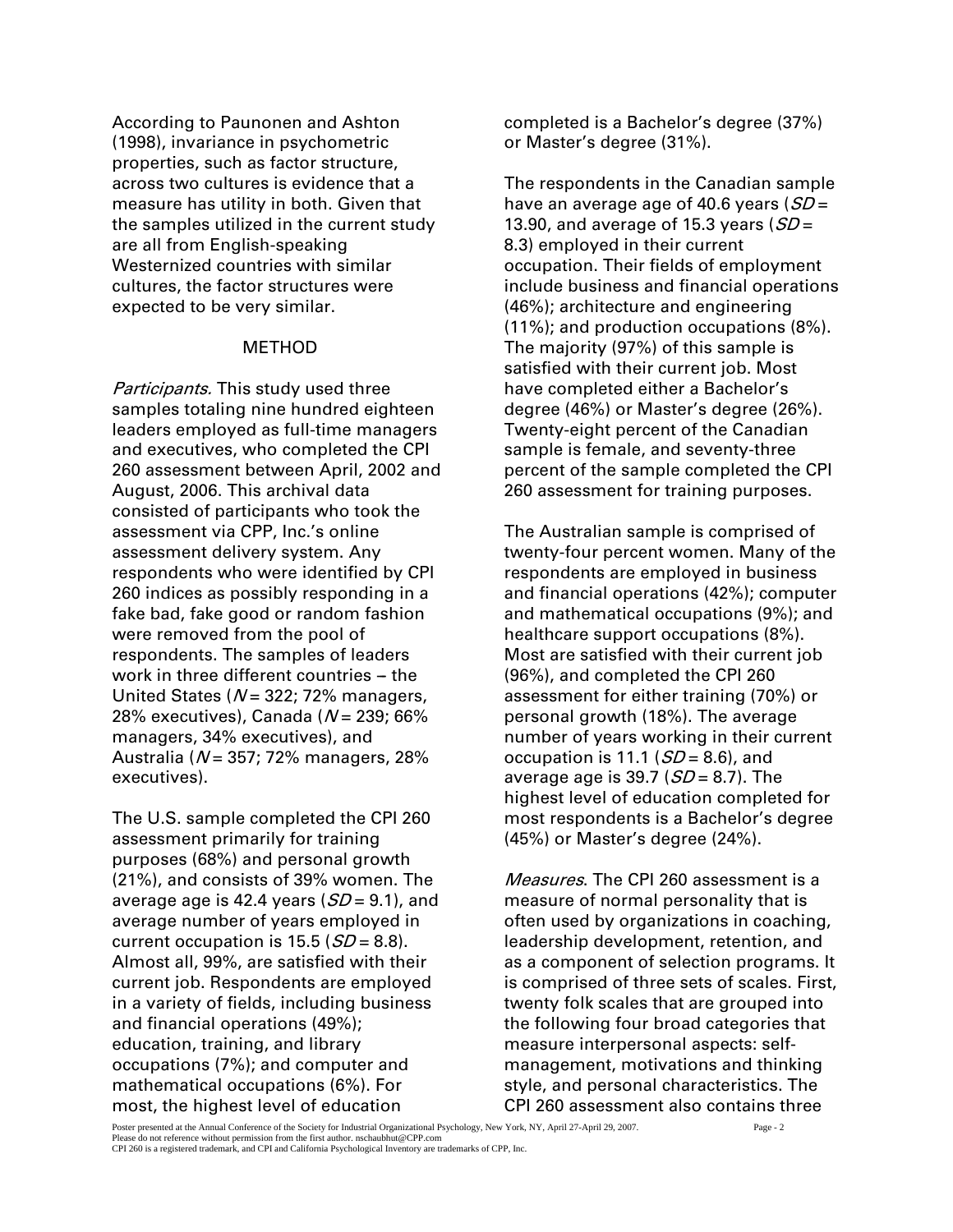vector scales, assessing one's orientations toward the interpersonal world, societal values, and the self (Gough & Bradley, 2005). The final group is special purpose scales that typically measure various work-related dispositions. The current study focused on the folk and special purpose scales, as they make up the four factors that have typically been found on the CPI 260 assessment (Gough & Bradley, 2005). Additionally, Gough and Bradley (1996) recommend excluding the vector scales for purposes of factor analysis.

Procedure. A principal components factor analysis with varimax rotation and a four factor solution was run on the CPI 260 folk and special purpose scales for each of the three samples. Gough and Bradley (2005) have named these four factors as interpersonal effectiveness, dependability, originality or creativity, and interpersonal sensitivity. A comparison among the factor structures in the three samples was calculated using the Wrigley-Neuhaus factor similarity coefficient (1955). The programmer of an automated program permitted us to use his method to compute the factor similarity coefficients (A.L. Comrey, personal communication, August 30, 2006).

### RESULTS

Table one shows CPI 260 scale means and standard deviations for each sample. The factor loadings for each sample appear to be similar to each other (Table 2), as well as to those shown in the CPI 260 Manual (Gough & Bradley). The results of the factor similarity analysis are shown in Table 3. The average coefficients for each factor are: factor  $1 =$ .99, factor 2 = .98, factor 3 = .93, and factor 4 = .81. Coefficients of .90 or higher are typically accepted as showing congruence between factors (Guadagnoli

& Velicer, 1991). Others have suggested the minimum range for considering two factors to be equivalent is .70-.90 (Hall & Kaye, 1977). Therefore, it may be concluded that the factorial structure of the CPI 260 scales is very similar across the American, Canadian, and Australian samples. Factors one and two are nearly identical among the three samples, and factor three is very similar. Factor four, however, shows slightly less congruence among the three samples. The coefficient of congruence for the Canadian and Australian samples demonstrates high similarity of factor four, while the American sample diverges more from the Canadian and Australian samples.

# **DISCUSSION**

The present study sought to demonstrate initial validity and factor similarity of the CPI 260 scales in three English-speaking countries. Future studies should seek to replicate these findings using samples from additional countries, as well as different translations of the CPI 260 assessment. Three factors showed near equivalence, while the fourth was quite similar across American, Canadian, and Australian samples. Factor four, termed interpersonal sensitivity by Gough & Bradley (2005), is comparable in the Canadian and Australian sample, while slightly less in the U.S. sample. This suggests subtle cultural differences in the CPI 260 measures that comprise interpersonal sensitivity, specifically a potential difference in sensitivity to the feelings of others, adherence to societal ethics, affiliative needs, emotional vulnerability, or tender mindedness (Gough & Bradley, 2005). One possible explanation for the slight difference between the U.S, and Canadian and Australian samples on the interpersonal sensitivity factor is that the U.S. sample consisted of a higher number of women than the other two samples (U.S. 39%

Poster presented at the Annual Conference of the Society for Industrial Organizational Psychology, New York, NY, April 27-April 29, 2007. Page - 3 Please do not reference without permission from the first author. nschaubhut@CPP.com

CPI 260 is a registered trademark, and CPI and California Psychological Inventory are trademarks of CPP, Inc.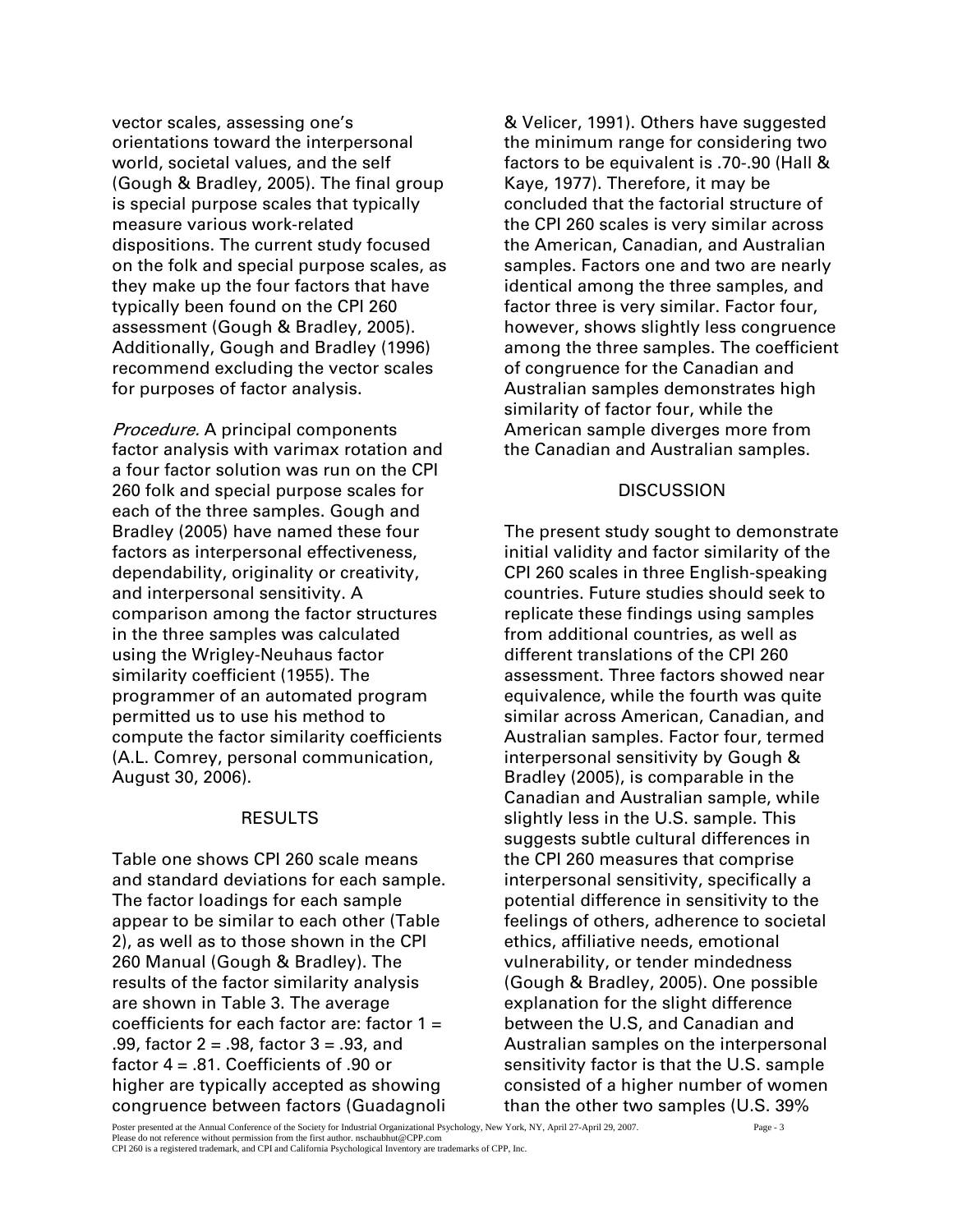women, Canadian 28% women, Australian 24% women). Research has shown that Western women tend to be higher in some aspects of interpersonal sensitivity than men (Hall, 1978; Hall, 1979; Hoffman, 1977; Snodgrass, 1985). Follow-up research may seek to examine the precise difference between the American and other Westernized cultures.

Overall, this study supports the validity of the CPI 260 scales, as well as the cross-cultural viability of the factors. The substantial similarity in the CPI 260 structure across these three samples means that findings from previous CPI 260 research completed with American samples should generalize to both Canadian and Australian samples. This gives organizations administering this assessment internationally confidence that it may be utilized in other countries as it is in the U.S. Additionally, this study demonstrates that the personality elements measured by the CPI 260 may be universal, and should hold up across cultures.

#### References

Barrett, P.T., Petrides, K.V., Eysenck, S.B.G., & Eysenck, H.J. (1998). The Eysenck Personality Questionnaire: An examination of the factorial similarity of P, E, N, and L across 34 countries. Personality and Individual Differences, 25(5), 805-819.

- Bartram, D. (1998). The need for international guidelines on standards for test use: A review of European and international initiatives. European Psychologist, 3(2), 155-163.
- Burt, C.L. (1948). The factorial study of temperamental traits. British Journal of Psychology, 1, 178-203.
- Chan, W., Ho, R.M., Leung, K., Chan, D.K.S., & Yung, Y.F. (1999). An alternative method for evaluating congruence coefficients with Procrustes rotation: A bootstrap procedure. Psychological Methods, 4(4), 378-402.
- De Bruin, G.P., Nel, Z.J., & Comrey, A.L. (1997). Factor analysis of Afrikaans translation of the Comrey Personality Scales. Psychological Reports, 81, 867- 876.
- Gough, H.G., & Bradley, P. (2005). CPI 260*®* manual. Mountain View, CA: CPP, Inc.
- Gough, H.G., & Bradley, P. (1996). CPI™ *manual (3<sup>d</sup> ed.)*. Mountain View, CA: CPP, Inc.
- Guadagnoli, E., & Velicer, W.F. (1991). A comparison of matching indices. Multivariate Behavioral Research, 26, 323-343.
- Hall, J.A. (1978). Gender effects in decoding nonverbal cues. Psychological Bulletin, 85, 845-
- 857.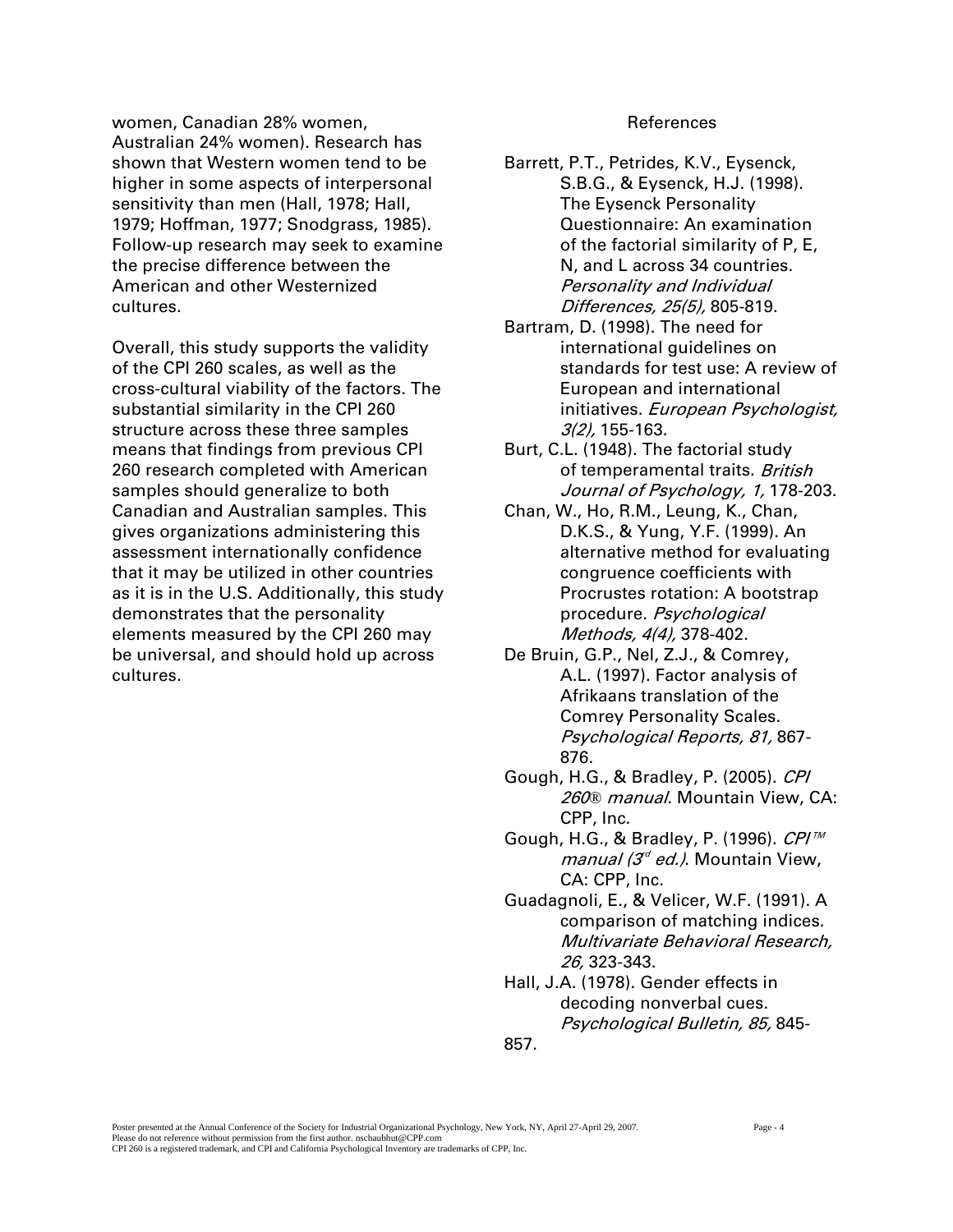- Hall, J.A. (1979). Gender, gender roles, and nonverbal communication skills. In R. Rosenthal (Ed.), Skill in nonverbal communication: Individual differences (pp. 32-67). Cambridge, MA: Oelgeschlager, Gunn & Hain.
- Hall, V.C., & Kaye, D.B. (1977). Patterns of early cognitive development among boys in four subcultural groups. Journal of Educational Psychology, 69(1), 66-87.
- Hoffman, M.L. (1977). Sex differences in empathy and related behaviors. Psychological Bulletin, 84, 712- 722.
- Noller, P., Law, H., & Comrey, A.L. (1988). Factor analysis of the Comrey Personality Scales in an Australian sample. Multivariate Behavioral Research, 23(3), 397-411.
- Paunonen, S.V., & Ashton, M.C. (1998). The structured assessment of personality across cultures. Journal of cross-cultural psychology, 29, 150-170.
- Reise, S.P., Waller, N.G., & Comrey, A.L. (2000). Factor analysis and scale revision. Psychological Assessment, 12(3), 289-297.
- Rodrigues, A., & Comrey, A.L. (1974). Personality structure in Brazil and the United States. Journal of Social Psychology, 92(1), 19-26.
- Snodgrass, S.E. (1985). Women's intuition: The effect of subordinate role on interpersonal sensitivity. Journal of Personality and Social Psychology, 49, 146- 155.
- Stumpf, H. (1993). The factor structure of the Personality Research Form: A cross- national evaluation. Journal of Personality, 61(1), 27- 48.
- Tucker, L.R. (1951). A method for synthesis of factor analysis studies (Personnel Research Section Report No. 984). Washington, DC: U.S. Department of the Army.
- Wrigley, C.S., & Neuhaus, J.O. (1955). The matching of two sets of factors. American Psychologist, 10, 418-419.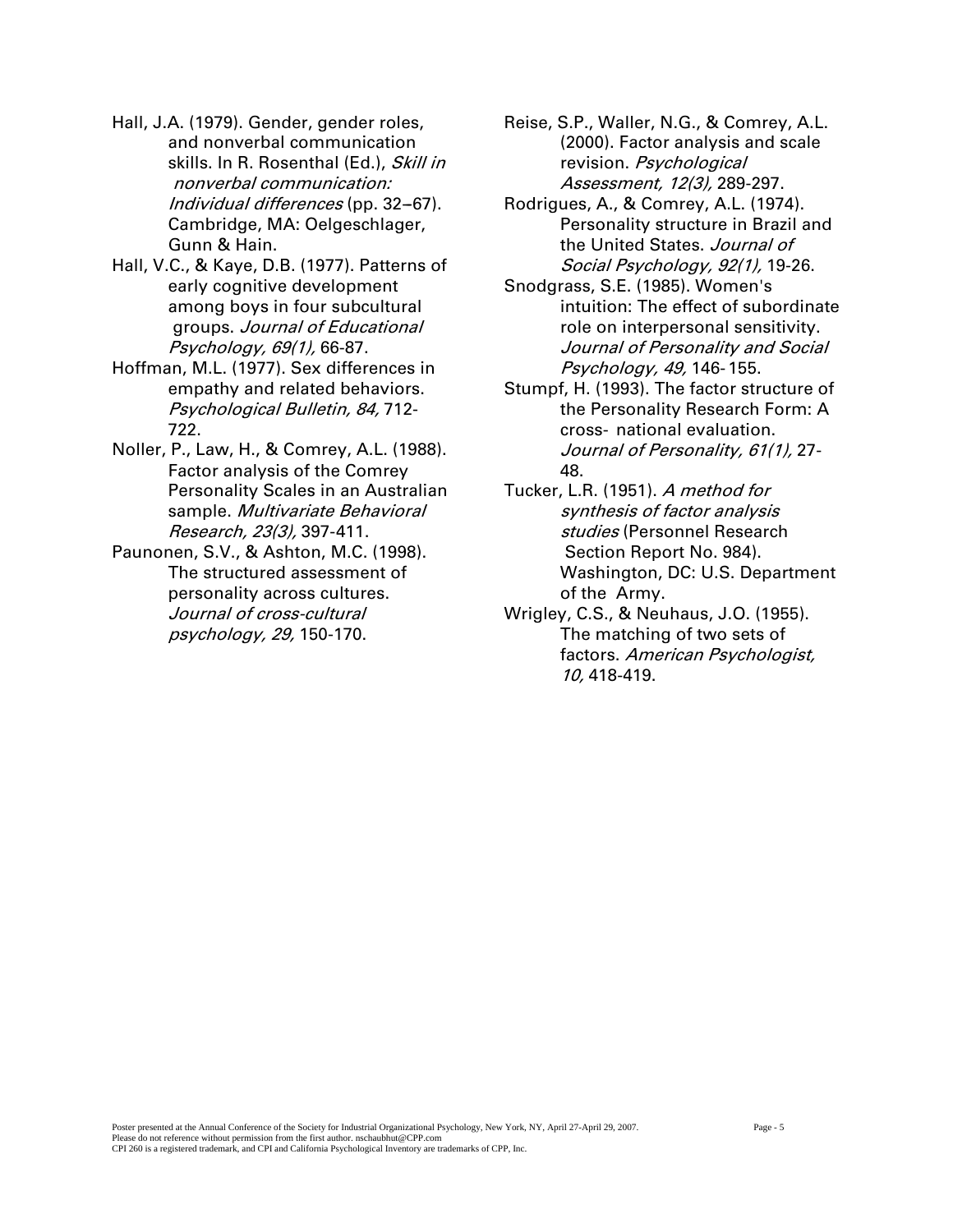|                                   | U.S.  | Canada    |       |           | Australia |           |  |
|-----------------------------------|-------|-----------|-------|-----------|-----------|-----------|--|
| <b>Scale</b>                      | Mean  | <b>SD</b> | Mean  | <b>SD</b> | Mean      | <b>SD</b> |  |
| Dominance (Do)                    | 61.49 | 7.62      | 60.82 | 7.95      | 60.06     | 7.27      |  |
| Capacity for Status (Cs)          | 58.40 | 8.34      | 58.37 | 7.84      | 58.24     | 7.60      |  |
| Sociability (Sy)                  | 55.56 | 8.90      | 55.83 | 8.82      | 55.68     | 8.13      |  |
| Social Presence (Sp)              | 53.23 | 9.03      | 55.01 | 8.92      | 55.02     | 8.52      |  |
| Self-acceptance (Sp)              | 58.20 | 7.98      | 58.97 | 7.64      | 59.08     | 7.33      |  |
| Independence (In)                 | 61.22 | 7.02      | 61.61 | 6.90      | 61.05     | 6.57      |  |
| Empathy (Em)                      | 61.32 | 9.15      | 61.96 | 9.16      | 61.75     | 9.10      |  |
| Responsibility (Re)               | 55.52 | 7.12      | 55.35 | 7.42      | 52.83     | 7.11      |  |
| Social Conformity (So)            | 54.05 | 7.06      | 54.21 | 7.19      | 54.67     | 6.86      |  |
| Self-control (Sc)                 | 55.91 | 8.41      | 54.80 | 8.61      | 54.17     | 8.46      |  |
| Good Impression (Gi)              | 58.43 | 8.29      | 57.81 | 8.65      | 56.93     | 7.99      |  |
| Communality (Cm)                  | 52.04 | 7.33      | 52.08 | 6.70      | 50.95     | 7.38      |  |
| Well-being (Wb)                   | 55.95 | 7.14      | 56.72 | 6.49      | 55.96     | 6.27      |  |
| Tolerance (To)                    | 59.11 | 7.41      | 59.78 | 6.90      | 58.85     | 7.36      |  |
| Achievement via Conformance (Ac)  | 57.23 | 6.39      | 56.11 | 7.05      | 54.74     | 6.18      |  |
| Achievement via Independence (Ai) | 60.31 | 6.95      | 61.80 | 6.67      | 60.71     | 7.05      |  |
| Conceptual Fluency (Cf)           | 57.14 | 6.84      | 57.60 | 6.72      | 57.02     | 6.55      |  |
| Insightfulness (Is)               | 58.61 | 7.38      | 58.24 | 7.38      | 56.31     | 7.03      |  |
| Flexibility (Fx)                  | 54.18 | 10.39     | 54.77 | 10.79     | 54.93     | 10.25     |  |
| Sensibility (Sn)                  | 43.44 | 8.06      | 42.33 | 7.59      | 43.01     | 7.94      |  |
| Managerial Potential (Mp)         | 63.86 | 7.33      | 64.19 | 7.22      | 63.07     | 6.67      |  |
| <b>Work Orientation (Wo)</b>      | 56.22 | 6.60      | 56.07 | 6.88      | 55.37     | 6.56      |  |
| <b>Creative Temperament (Ct)</b>  | 56.90 | 9.52      | 58.71 | 10.26     | 59.07     | 10.24     |  |
| Leadership (Lp)                   | 61.85 | 6.86      | 61.91 | 6.74      | 60.96     | 6.59      |  |
| Amicability (Ami)                 | 56.95 | 8.22      | 57.08 | 8.69      | 56.60     | 8.06      |  |
| Law Enforcement Orientation (Leo) | 59.76 | 8.66      | 59.05 | 8.76      | 58.47     | 8.40      |  |

Table 1. CPI 260® Scale Means for Each Sample

Note:  $N = 322$  U.S.,  $N = 239$  Canada,  $N = 357$  Australia.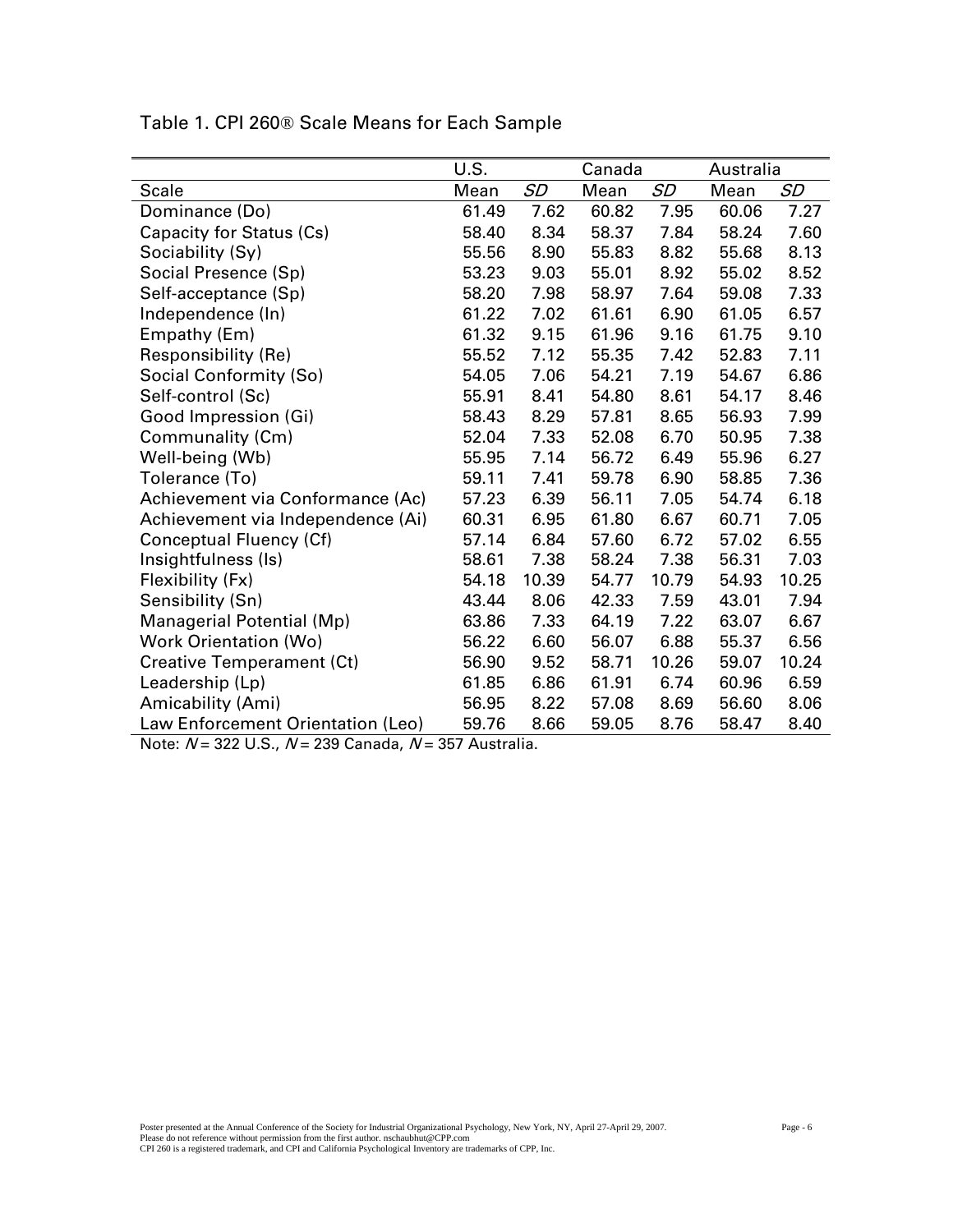| Factor 1     |         | Factor 2 |          |         |         | Factor 3 |           | Factor 4 |          |          |          |          |
|--------------|---------|----------|----------|---------|---------|----------|-----------|----------|----------|----------|----------|----------|
| <b>Scale</b> | US      | Can      | Aust     | US      | Can     | Aust     | <b>US</b> | Can      | Aust     | US       | Can      | Aust     |
| Do           | .922    | .938     | .935     | .159    | .085    | $-.010$  | .047      | $-0.051$ | $-.049$  | $-0.066$ | $-0.022$ | .042     |
| Cs           | .754    | .782     | .771     | $-.021$ | .008    | $-.019$  | .468      | .423     | .395     | .094     | .080     | .072     |
| Sy           | .869    | .868     | .828     | .046    | .039    | .067     | .176      | .162     | .121     | .082     | .032     | .003     |
| Sp           | .734    | .711     | .714     | $-146$  | $-0.67$ | $-067$   | .395      | .457     | .394     | $-136$   | $-154$   | $-233$   |
| Sa           | .868    | .882     | .852     | $-.106$ | $-135$  | $-0.088$ | .115      | .089     | .087     | $-.111$  | $-.040$  | $-0.036$ |
| In           | .720    | .795     | .768     | .167    | .226    | .091     | .202      | .124     | .129     | $-245$   | $-155$   | $-0.095$ |
| Em           | .622    | .573     | .648     | .054    | .135    | .072     | .517      | .546     | .451     | .091     | .085     | .097     |
| Re           | .273    | .294     | .157     | .561    | .585    | .365     | .163      | $-.109$  | .221     | .372     | .465     | .633     |
| So           | .204    | .032     | .068     | .705    | .593    | .663     | $-0.017$  | $-250$   | $-165$   | .013     | .231     | .050     |
| Sc           | $-415$  | $-0.330$ | $-0.310$ | .768    | .789    | .768     | .029      | $-.180$  | $-0.082$ | .182     | .135     | .239     |
| Gi           | $-080$  | $-174$   | $-.067$  | .797    | .830    | .739     | .022      | $-.117$  | $-0.084$ | .174     | .056     | .249     |
| $\,$ Cm      | $-.042$ | .033     | $-126$   | .481    | .218    | .317     | $-0.032$  | $-.397$  | $-.241$  | $-.213$  | .294     | .197     |
| Wb           | .278    | .372     | .378     | .679    | .746    | .725     | .275      | .042     | .132     | $-286$   | $-.170$  | $-198$   |
| To           | .124    | .263     | .141     | .552    | .744    | .623     | .639      | .363     | .588     | .068     | .135     | .037     |
| Ac           | .453    | .356     | .300     | .578    | .561    | .476     | $-0.089$  | $-0.301$ | $-208$   | .325     | .443     | .572     |
| Ai           | .298    | .315     | .297     | .307    | .466    | .367     | .777      | .579     | .703     | .036     | .269     | .259     |
| Cf           | .499    | .544     | .509     | .361    | .488    | .435     | .547      | .343     | .389     | $-0.006$ | .157     | .229     |
| ls           | .283    | .346     | .356     | .351    | .495    | .322     | .568      | .317     | .433     | $-062$   | .154     | .255     |
| Fx           | .069    | .221     | .176     | $-.101$ | .085    | $-0.043$ | .848      | .845     | .834     | .002     | $-0.054$ | .084     |
| Sn           | $-.198$ | $-239$   | $-0.350$ | .044    | .026    | $-0.088$ | $-0.002$  | .130     | .252     | .821     | .806     | .652     |
| Mp           | .462    | .478     | .492     | .591    | .698    | .584     | .401      | .101     | .278     | $-0.025$ | .093     | .081     |
| Wo           | .124    | .139     | .151     | .723    | .822    | .755     | .412      | .050     | .255     | $-0.073$ | $-0.066$ | .098     |
| Ct           | .420    | .570     | .531     | $-.024$ | .104    | .022     | .793      | .679     | .721     | .006     | $-0.057$ | $-.030$  |
| Lp           | .839    | .874     | .872     | .376    | .321    | .276     | .140      | $-0.050$ | .005     | $-0.088$ | .048     | .096     |
| Ami          | $-.043$ | $-080$   | $-.041$  | .798    | .886    | .878     | .363      | .089     | .236     | .082     | $-.007$  | $-0.002$ |
| Leo          | .128    | .048     | .158     | .537    | .427    | .479     | $-.348$   | $-0.620$ | $-.544$  | $-0.362$ | $-186$   | $-0.005$ |

Table 2. Loadings of CPI 260 Factored Scales for Three Different Samples

Note: US = United States, Can = Canada, Aust = Australia.